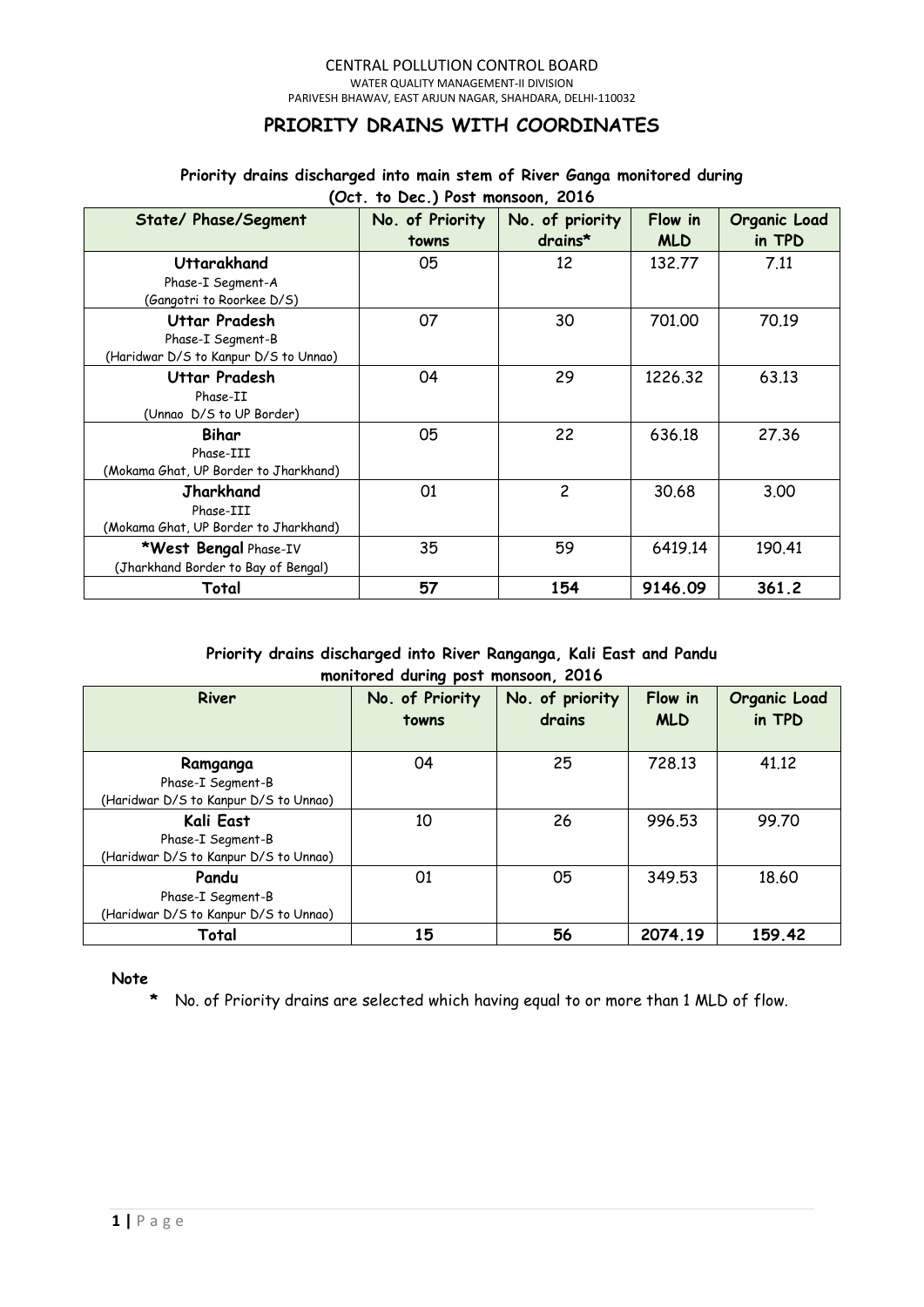#### CENTRAL POLLUTION CONTROL BOARD WATER QUALITY MANAGEMENT-II DIVISION

PARIVESH BHAWAV, EAST ARJUN NAGAR, SHAHDARA, DELHI-110032

# **Priority drains discharged into main stem of River Ganga monitored during**

**(Oct. to Dec.) Post monsoon, 2016 at Uttarakhand,** 

**(Gangotri to Roorkee, Phase –I, Segment – A)**

| SI.              |            |                |                  | Latitude                 | Longitude                    | Dry/Tapped/   | Flow/    | Flow in                      |                 |
|------------------|------------|----------------|------------------|--------------------------|------------------------------|---------------|----------|------------------------------|-----------------|
| No.              | Catchment  |                | Name of Drain    |                          |                              | Partly Tapped | Standing | <b>MLD</b>                   | Organic Load in |
|                  |            |                |                  |                          |                              |               |          |                              | TPD             |
| $\mathbf{1}$     | Uttarkashi | 1.             | Tiloth Nalla     | $\overline{\phantom{a}}$ | $\blacksquare$               | X             | Flow     | 9.00                         | 0.03            |
| $\overline{2}$ . |            | 2.             | Tambakhani       | $\overline{\phantom{a}}$ | $\overline{\phantom{a}}$     |               |          |                              |                 |
|                  | Uttarkashi |                | Drain            |                          |                              | Partly Tapped | Flow     | 7.71                         | 1.13            |
| 3.               | Devprayag  | 3.             | Shanta Nalla     | $\overline{\phantom{a}}$ | $\qquad \qquad \blacksquare$ | X             | Flow     | 3.21                         | 0.01            |
| 4.               | Kodiala    | 4.             | Kodia Nalla      | $\overline{\phantom{a}}$ |                              | Dry           | X        |                              |                 |
| 5.               | Rishikesh  | 5.             | Triveni Drain    | 30°6'11"                 | 78°17'56"                    | Tapped        | X        | $\overline{\phantom{0}}$     |                 |
| 6.               |            | 6.             | Lakkar Ghat      |                          |                              |               |          |                              |                 |
|                  | Rishikesh  |                | <b>STP Drain</b> | 30°03'26"                | 78°15'250"                   | X             | Flow     | 22,85                        | 0.18            |
| 7.               |            | 7 <sub>1</sub> | Swarg            |                          |                              |               |          |                              |                 |
|                  |            |                | Ashram           |                          |                              |               |          |                              |                 |
|                  | Rishikesh  |                | Drain            | 30°6'11"                 | 78°17'56"                    | Dry           | X        |                              |                 |
| 8.               |            | 8.             | Jagjeetpur       |                          |                              |               |          |                              |                 |
|                  | Haridwar   |                | <b>STP</b> Drain | 29°54'037"               | 78°08'245"                   | X             | Flow     | 60.00                        | 4.26            |
| 9.               |            | 9.             | Kassavan         |                          |                              |               |          |                              |                 |
|                  | Haridwar   |                | Drain            | 30°25'714"               | 76°41'629"                   | X             | Flow     | 30,00                        | 1.50            |
| 10.              |            | 10.            | Pandey Wala      |                          |                              |               |          |                              |                 |
|                  | Haridwar   |                | Drain            | 30°25'714"               | 76°41'629"                   | X             | Standing | $\qquad \qquad \blacksquare$ |                 |
| 11.              |            | 11.            | Matra Sadan      |                          |                              |               |          |                              |                 |
|                  | Haridwar   |                | Drain            | 29°54'527"               | 78°08'383"                   | X             | Standing | -                            |                 |
| 12.              |            | 12.            | Rawlirao         |                          |                              |               |          |                              |                 |
|                  | Haridwar   |                | Drain            | 29°94'                   | 78°07'                       | X             | Standing |                              |                 |
|                  |            |                | 12               |                          |                              | $2D+1T$       | $6F+3S$  | 132.77                       | 7.11            |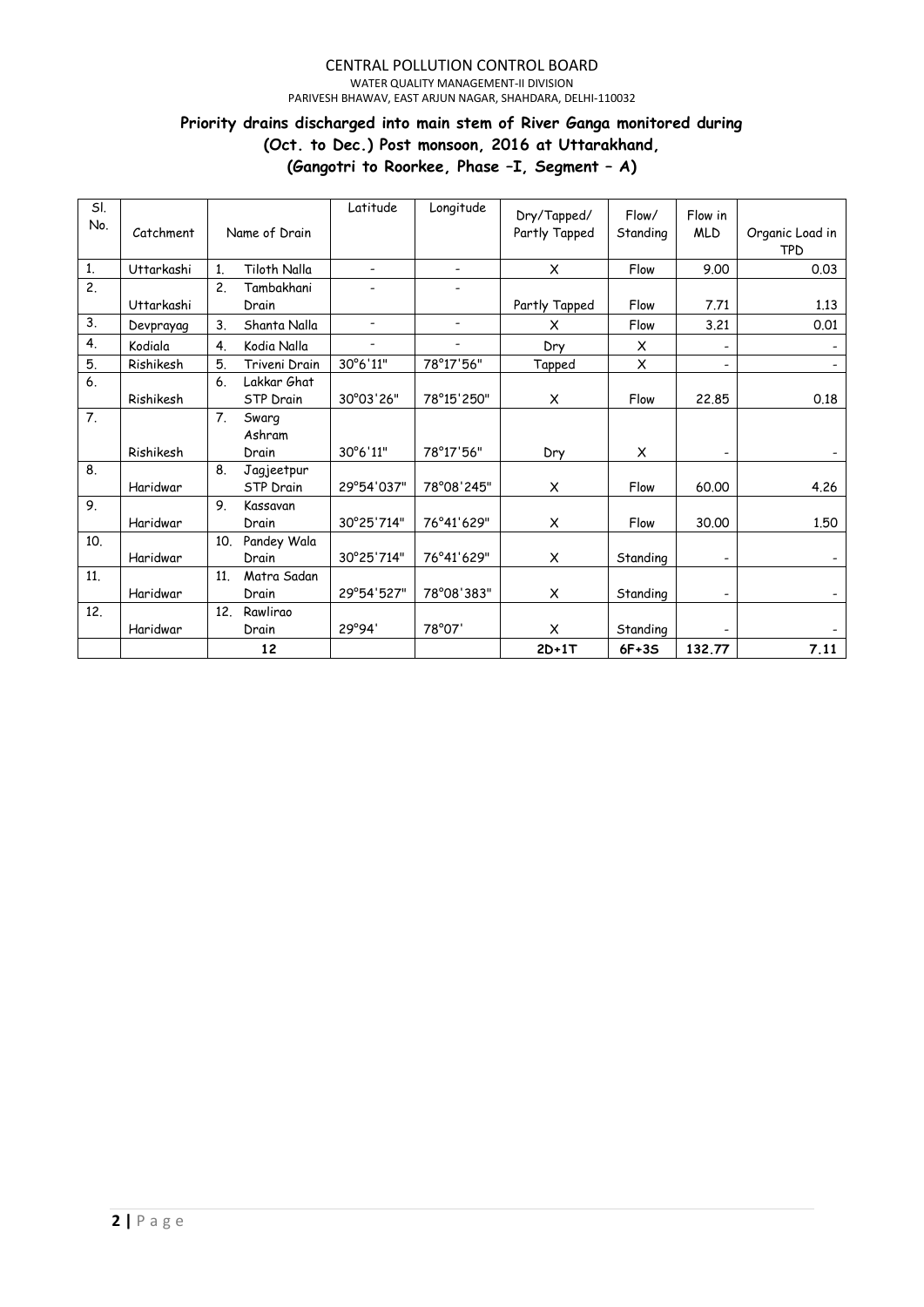WATER QUALITY MANAGEMENT-II DIVISION PARIVESH BHAWAV, EAST ARJUN NAGAR, SHAHDARA, DELHI-110032

# **Priority drains discharged into main stem of River Ganga monitored during (Oct. to Dec.) Post monsoon, 2016 at Uttar Pradesh, (Haridwar D/S to Kanpur D/S, Phase –I, Segment – B)**

| SI.<br>No. | Catchment   | Name of Drain                              | Latitude                 | Longitude                    | Dry/Tapped/<br>Partly Tapped | Flow/<br>Standing | Flow in<br><b>MLD</b>    | Organic<br>Load in       |
|------------|-------------|--------------------------------------------|--------------------------|------------------------------|------------------------------|-------------------|--------------------------|--------------------------|
|            |             |                                            |                          |                              |                              |                   |                          | <b>TPD</b>               |
| 1.         | Bijnor      | 1.<br>Hemraj Drain                         | 29°22'28.4"              | 78°05'08.2"                  | X                            | Flow              | 91.26                    | 0.46                     |
| 2.         | Bijnor      | 2.<br>Chhoiya Drain                        | 29°05' 49.6"             | 78°005'49.6"                 | $\pmb{\times}$               | Flow              | 137.80                   | 0.97                     |
| 3.         | Gajrola     | 3.<br><b>Bagad River</b>                   | 28°48'23.9"              | 78°012'59.8"                 | $\pmb{\times}$               | Standing          |                          |                          |
| 4.         | Garh        | 4.<br>Garh Drain                           | 28°766'98.4"             | 78°13'64.8"                  | $\pmb{\times}$               | Flow              | 13.13                    | 0.05                     |
| 5.         | Garh        | 5.<br>Fuldhera Drain                       | 28°669'77.9"             | 78°17'08.5"                  | $\pmb{\times}$               | Flow              | 13.70                    | 0.59                     |
| 6.         | Anupshahar  | Anupshahar<br>6.<br>STP Drain-1            | 28°22'10.93              | 78°15'46.43"                 | X                            | Flow              | 1.18                     | 0.03                     |
| 7.         | Anupshahar  | 7.<br>Anupshahar<br>STP Drain-2            | 28°20'57.86"             | 78°16'18.38"                 | X                            | Flow              | 1.08                     | 0.02                     |
| 8.         | Farrukhabad | Bhairoghat<br>8.<br>drain/Tokaghat<br>Nala | 27°23'51.54"             | 79°37'32.63"                 | $\pmb{\times}$               | Flow              | 22,10                    | 0.62                     |
| 9.         | Farrukhabad | 9.<br>Dhinapur drain                       | 27 <sup>0</sup> 13'51.4" | 79°38'4.1"                   | $\pmb{\times}$               | Flow              | 1.62                     | 0.07                     |
| 10.        |             |                                            |                          |                              |                              |                   |                          |                          |
|            | Farrukhabad | 10. Hathikhana<br>Nala-Fatehgarh           | 27°21'48.95"             | 79°37'54.69"                 | $\pmb{\times}$               | Flow              | 18,00                    | 0.41                     |
| 11.        | Farrukhabad | Bargadiya Ghat<br>11 <sub>1</sub><br>drain | 27°21'48.95"             | 79°37'54.69"                 | X                            | Flow              | 3.80                     | 0.14                     |
| 12.        | Farrukhabad | Cantt Nalla<br>12.                         |                          |                              | Not Monitored                |                   |                          |                          |
| 13.        | Kanpur      | Permiya Nala<br>13.                        | 26°30'05.3"              | 80°19' 04.5"                 | X                            | Flow              | 98.28                    | 13.52                    |
| 14.        | Kanpur      | 14.<br>Ranighat drain                      | 26° 29' 35.88"           | 80°19'43.39"                 | $\pmb{\times}$               | Flow              | 1.39                     | 0.17                     |
| 15.        | Kanpur      | 15.<br>Sisamau Nala                        | 26°29'23"                | 80°19'58.6"                  | $\pmb{\times}$               | Flow              | 130.00                   | 10.79                    |
| 16.        | Kanpur      | Tefco Nala<br>16.                          | $\overline{\phantom{a}}$ | $\overline{a}$               | Partly Tapped                | Flow              |                          |                          |
| 17.        | Kanpur      | 17.<br>Parmath drain                       |                          |                              | Dry                          | X                 | 1.78                     |                          |
| 18.        | Kanpur      | Muir drain<br>18.                          | 26° 28' 56.41"           | 80° 21' 2.72"                | X                            | Flow              | 8.45                     | 0.72                     |
| 19.        |             | 19. Police Line                            |                          |                              |                              |                   |                          |                          |
|            | Kanpur      | drain                                      |                          | $\qquad \qquad \blacksquare$ | Tapped                       | X                 |                          |                          |
| 20.        | Kanpur      | Jail drain<br>20.                          |                          |                              | Tapped                       | $\pmb{\times}$    |                          |                          |
| 21.        | Kanpur      | Golaghat Nala<br>21.                       | 25°24'34.2"              | 80°23' 47.6"                 | X                            | Flow              | 1.14                     | 0.14                     |
| 22.        | Kanpur      | 22. Bhagwatdas<br>Nala/Guptargha<br>t Nala | 26° 28'<br>28.506"       | 80° 21'<br>56.6958"          | X                            | Flow              | 11,05                    | 1.14                     |
| 23.        | Kanpur      | 23. Satti Chaura                           | 26° 27' 34.2"            | 80°22' 47.4"                 | $\mathsf X$                  | Flow              | 1.54                     | 0.11                     |
| 24.        | Kanpur      | 24. Dabka Nalla-3<br>(Pakka nala)          | 26°25'51"                | 80°23'40"                    | Tapped                       | X                 | $\overline{\phantom{a}}$ | $\overline{\phantom{a}}$ |
| 25.        | Kanpur      | 25. Shetla Bazar<br>(Kachha nala)          | 26°26'13"                | 80°24'13"                    | X                            | Flow              | 15.60                    | 0.58                     |
| 26.        | Kanpur      | 26. Budhiyaghat<br>Drain                   | 26°25'51"                | 80°24'42"                    | X                            | Flow              | 6.50                     | 3.66                     |
| 27.        | Kanpur      | 27. Wazidpur Nalla                         | 26°25'15.95"             | 80°24'59.02"                 | X                            | Flow              | 11.70                    | 10.44                    |
| 28.        | Kanpur      | 28. Airforce Nala                          |                          |                              | Not Monitored                |                   |                          |                          |
| 29.        | Unnao       | 29. City Jail Drain<br>(Dakary Drain)      | 26°26.068'               | 080°24.196'                  | X                            | Flow              | 86.00                    | 9.37                     |
| 30.        | Unnao       | 30. Loni Drain                             | 26°29.431'               | 080°32.901'                  | $\pmb{\times}$               | Flow              | 22,00                    | 16.19                    |
|            |             | 30                                         |                          |                              | 1D+3T+2NM                    | 23F+1S            | 701.00                   | 70.19                    |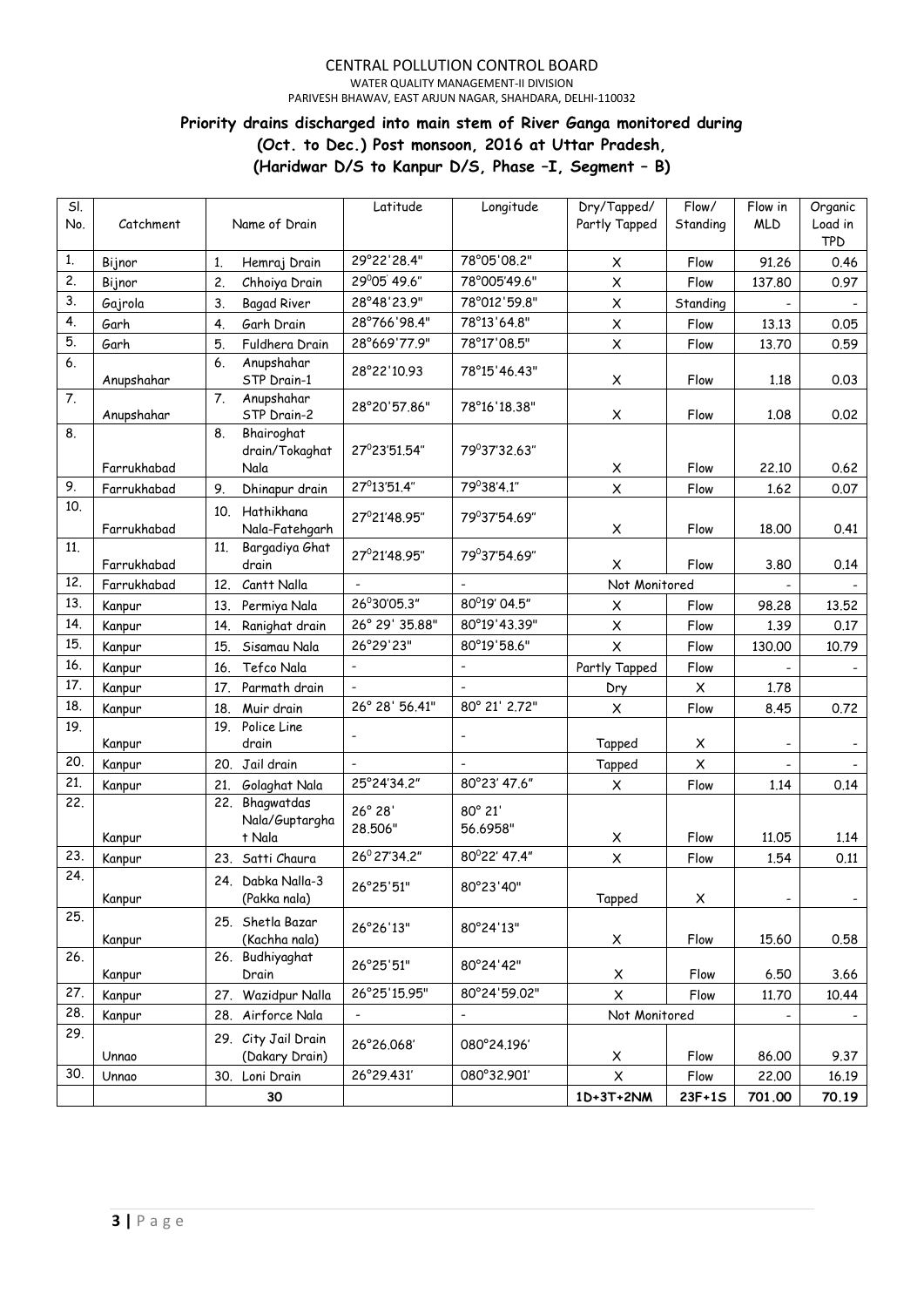WATER QUALITY MANAGEMENT-II DIVISION

PARIVESH BHAWAV, EAST ARJUN NAGAR, SHAHDARA, DELHI-110032

### **Priority drains discharged into main stem of River Ganga monitored during (Oct. to Dec.) Post monsoon, 2016 at Uttar Pradesh,**

**(Allahabad D/S to Varanasi D/S, Phase –II)**

| SI.<br>No. | Catchment |                  | Name of Drain                 | Latitude                 | Longitude                | Dry/Tapp<br>ed/ Partly    | Flow/<br>Standing | Flow in<br><b>MLD</b> | Organic<br>Load in |
|------------|-----------|------------------|-------------------------------|--------------------------|--------------------------|---------------------------|-------------------|-----------------------|--------------------|
|            |           |                  |                               |                          |                          | Tapped                    |                   |                       | <b>TPD</b>         |
| 1.         | Allahabad | 1.               | Seepage                       | 25°50'160"               | 81°18'333"               | Dry                       | X                 |                       |                    |
| 2.         | Allahabad | $\overline{c}$ . | Ahiyari/ NTPC drain           | 25°50'099"               | 81°18'390"               | $\pmb{\times}$            | Standing          |                       |                    |
| 3.         | Allahabad | 3.               | Rasulabad Drain-1<br>(Pakka)  | N25° 23'7"               | E-81 051'24              | X                         | Flow              | 12.30                 | 0.51               |
| 4.         | Allahabad | 4.               | Rasulabad Drain-2<br>(Pakka)  | 25°30'52"                | 81°51'187"               | X                         | Flow              | 12.80                 | 1.13               |
| 5.         | Allahabad | 5.               | Rasulabad Drain-3<br>(Kachha) | 25°30'31"                | 81°51'117"               | X                         | Flow              | 2,50                  | 0.15               |
| 6.         | Allahabad | 6.               | Rasulabad Drain-4<br>(Kachha) | 25°29'64"                | 81°50'547"               | X                         | Flow              | 69.00                 | 1,50               |
| 7.         |           | 7.               | Sadananda Ashram              |                          |                          |                           |                   |                       |                    |
|            | Allahabad |                  | Drain                         |                          |                          | X                         | Flow              | 1.00                  | 0.05               |
| 8.         | Allahabad | 8.               | Nehru Drain                   | 25°28'115"               | 81°47'368"               | $\pmb{\times}$            | Flow              | 7.00                  | 0.08               |
| 9.         | Allahabad | 9.               | Kodar Drain                   | 25°27'54.3"              | 81°46'31.3"              | Tapped                    | X                 |                       |                    |
| 10.        | Allahabad | 10.              | Pongaghat Drain               | 25°27'35.4"              | 81°45'29.8"              | Tapped                    | X                 |                       |                    |
| 11.        | Allahabad | 11.              | Solari Drain                  | 25°27'26.3               | 81°52'59.6"              | X                         | Flow              | 50.00                 | 1.06               |
| 12.        | Allahabad | 12.              | Mavaiya Drain                 | 25°25'48"                | 81°53'31"                | $\boldsymbol{\mathsf{X}}$ | Flow              | 118.00                | 8.89               |
| 13.        |           | 13.              | Chuhara Mandir                |                          |                          |                           |                   |                       |                    |
| 14.        | Allahabad |                  | Drain-1<br>14. Chuhara Mandir | $\overline{\phantom{a}}$ | $\overline{\phantom{a}}$ | X                         | Flow              | 16.40                 | 0.89               |
|            | Allahabad |                  | Drain-2                       |                          |                          | X                         | Flow              | 3.00                  | 0.19               |
| 15.        | Allahabad | 15.              | Arail Drain                   | 25°24'56"                | 81°50'31"                | $\pmb{\times}$            | Flow              | 3.80                  | 0.17               |
|            |           |                  | Sasurkhaderi Drain            |                          |                          |                           |                   |                       |                    |
|            |           |                  | Discharged into               |                          |                          |                           |                   |                       |                    |
|            | Allahabad |                  | <b>Yamuna River</b>           | 25°24'200"               | 81°48'308"               | X                         | Flow              | 77.00                 | 6.95               |
| 16.        | Allahabad | 16.              | Mehndauri Drain               | 25°30'20"                | 81°51'5"                 | $\boldsymbol{\mathsf{X}}$ | Flow              | 1.50                  | 0.02               |
| 17.        | Allahabad | 17.              | Jhusi Drain                   |                          |                          | X                         | Flow              | 2.10                  | 0.02               |
| 18.<br>19. | Allahabad | 18.              | Chhatnag Drain                | 25°25'20"                | 81°63'59"                | $\boldsymbol{\mathsf{X}}$ | Flow              | 12.09                 | 1.26               |
| 20.        | Allahabad | 19.              | Mannaiya Drain                | 25°19'48"                | 81°55'49"                | X                         | Flow              | 3.40                  | 0.08               |
| 21.        | Bhadohi   | 20.              | Chauri Drain                  |                          |                          | $\boldsymbol{\mathsf{X}}$ | Flow              | 1.34                  | 0.07               |
| 22         | Bhadohi   | 21.              | Barbaspur Drain               |                          |                          | $\pmb{\times}$            | Flow              | 2.25                  | 0.12               |
| 23.        | Mirzapur  |                  | 22. Ghore Saheed Drain        | 25°09'308"               | 82°35'051"               | $\pmb{\mathsf{X}}$        | Flow              | 49.32                 | 1.36               |
| 24.        | Mirzapur  |                  | 23. Khandwa Drain             | 25°09'054"               | 82°33'172"               | X                         | Flow              | 9.42                  | 0.75               |
| 25.        | Mirzapur  |                  | 24. Chunar Tikaur Drain       | 26°07'340"               |                          | Dry                       | X                 |                       |                    |
| 26.        | Varanasi  |                  | 25. Nagwa Drain               |                          | 80°38'486"               | X                         | Flow              | 147.00                | 14.04              |
| 27.        | Varanasi  |                  | 26. Ramnagar Drain            | 25°15'229"               | 83°02'163"               | X                         | Flow              | 31.84                 | 1.39               |
|            | Varanasi  |                  | 27. Varuna Drain              | 25°19'462"               | 83°02'388"               | X                         | Flow              | 501.26                | 17.04              |
| 28.        | Varanasi  |                  | 28. Shivala Drain             | 25°17'46.3"              | 80°00'26.3"              | Dry                       | X                 |                       |                    |
| 29.        | Varanasi  |                  | 29. Khirkiya/ Rajghat<br>Nala | 25°19'350"               | 83°02'173"               | X                         | Flow              | 246.00                | 19.31              |
|            |           |                  | 29                            |                          |                          | $3D+2T$                   | 24F+1S            | 1226.32               | 63.13              |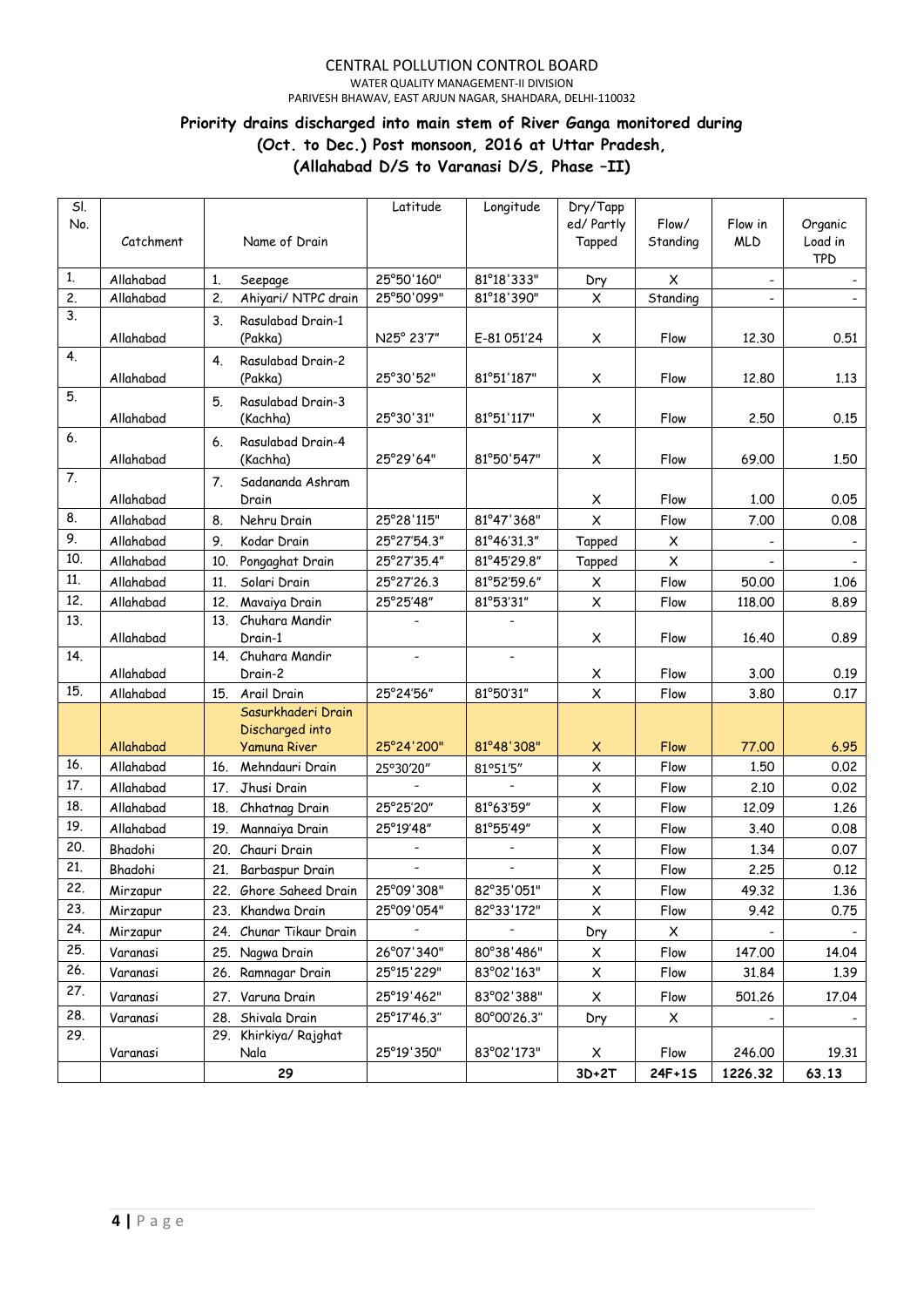#### CENTRAL POLLUTION CONTROL BOARD WATER QUALITY MANAGEMENT-II DIVISION PARIVESH BHAWAV, EAST ARJUN NAGAR, SHAHDARA, DELHI-110032

# **Priority drains discharged into main stem of River Ganga monitored during (Oct. to Dec.) Post monsoon, 2016 at Bihar and Jharkhand, (Mokama ghat, UP Border to Jharkhand, Phase –III)**

| SI. |           |     |                   | Latitude   | Longitude   | Dry/Tapped/    | Flow/          | Flow in    |              |
|-----|-----------|-----|-------------------|------------|-------------|----------------|----------------|------------|--------------|
| No. | Catchment |     | Name of Drain     |            |             | Partly Tapped  | Standing       | <b>MLD</b> | Organic Load |
|     |           |     |                   |            |             |                |                |            | in TPD       |
| 1.  | Buxer     | 1.  | Sidnath Drain     | 25°34'431" | 83°58'344"  | X              | Flow           | 1.29       | 0.15         |
| 2.  | Buxer     | 2.  | Nath Baba Drain   | 25°34'200" | 83°58'553"  | X              | Flow           | 8.42       | 0.08         |
| 3.  | Buxer     | 3.  | Tadka Drain       | 25°34'366" | 83°58'213"  | X              | Flow           | 3.13       | 0.52         |
| 4.  | Buxer     | 4.  | Sariupur Drain    | 25°34'577" | 83°59'971"  | $\pmb{\times}$ | Flow           | 7.2        | 0.19         |
| 5.  |           | 5.  | Danapur Cantt     | 25°38'349" | 85°02'650"  |                |                |            |              |
|     | Buxer     |     | Drain             |            |             | X              | Flow           | 50.64      | 0.2          |
| 6.  | Patna     | 6.  | Digha Ghat Drain  | 25°38'864" | 85°04'806"  | $\pmb{\times}$ | Flow           | 52.66      | 1.37         |
| 7.  | Patna     | 7.  | Kurzi Drain       | 25°38'564" | 85°06'365"  | $\pmb{\times}$ | Flow           | 81.46      | 1.22         |
| 8.  | Patna     | 8.  | Rajapur Drain     | 25°37'450" | 85°07'468"  | $\pmb{\times}$ | Flow           | 123,42     | 5.06         |
| 9.  | Patna     | 9.  | Bansh Ghat Drain  | 25°37'385" | 85°08'036"  | $\pmb{\times}$ | Flow           | 151.2      | 10.89        |
| 10. |           | 10. | Collectriate Ghat | 25°37'349" | 85°09'031"  |                |                |            |              |
|     | Patna     |     | Drain             |            |             | X              | Flow           | 36.00      | 2.59         |
| 11. | Patna     | 11. | Mittan Ghat Drain | 25°36'384" | 85°13'071"  | $\pmb{\times}$ | Flow           | 4.38       | 0.29         |
| 12. | Munger    | 12. | <b>ITC</b> Drain  | ----       | ----        | Dry            | X              |            |              |
| 13. | Munger    | 13. | Lal Darwala Drain | 25°23'88"  | 86°29'42"   | X              | Flow           | 22,88      | 0.55         |
| 14. | Bhagalpur | 14. | Jamunia Drain     | $---$      |             | Dry            | X              |            |              |
| 15. | Bhagalpur | 15. | Adampur Drain     | 25°15'426" | 86°58'937"  | X              | Flow           | 42.79      | 1,28         |
| 16. | Bhagalpur | 16. | Sarkikal Drain    | 25°15'729" | 86°59'765"  | $\pmb{\times}$ | Flow           | 13.16      | 0.63         |
| 17. | Bhagalpur | 17. | Saklichand Drain  | 25°15'239" | 86°58'405"  | $\pmb{\times}$ | Flow           | 19.87      | 2.19         |
| 18. | Bhagalpur | 18. | Barari Ghat Drain | 25°16.192' | 087°01.219' | X              | Flow           | 4.72       | 0.12         |
| 19. |           | 19. | Manik Sarkar      | 25°15.425' | 086°58.937' |                |                |            |              |
|     | Bhagalpur |     | Drain             |            |             | Dry            | X              |            |              |
| 20. | Bhagalpur | 20. | DN Singh Drain    | 25°15.315' | 086°58.611' | Dry            | $\pmb{\times}$ |            |              |
| 21. | Bhagalpur | 21. | Koyal Ghat Drain  | 25°15.617' | 086°59.307' | Dry            | $\times$       |            |              |
| 22. | Kahalgaon | 22. | Kowa Drain        | 25°15'147" | 87°13'752"  | X              | Flow           | 12.96      | 0.03         |
|     |           |     | 22                |            |             | <b>5D</b>      | 17F            | 636.18     | 27.36        |

# **Priority drains discharged into main stem of River Ganga monitored during (Oct. to Dec.) Post monsoon, 2016 at Bihar and Jharkhand, (Mokama ghat, UP Border to Jharkhand, Phase –III)**

| SI. |           |               | Latitude   | Longitude   | Dry/Tapped/   | Flow/    | Flow in    | Organic    |
|-----|-----------|---------------|------------|-------------|---------------|----------|------------|------------|
| No. | Catchment | Name of Drain |            |             | Partly Tapped | Standing | <b>MLD</b> | Load in    |
|     |           |               |            |             |               |          |            | <b>TPD</b> |
|     |           | Gopal Pull    | 25°14.919' | 087°38.177' |               |          |            |            |
|     | Sahebganj | Nallah        |            |             | X             | Flow     | 12.02      | 2.22       |
| 2   |           | Jharna        | 25°14.919' | 087°38.555' |               |          |            |            |
|     | Sahebganj | Nallah        |            |             | X             | Flow     | 18.66      | 0.78       |
|     |           | 2             |            |             |               | 2F       | 30.68      | 3.00       |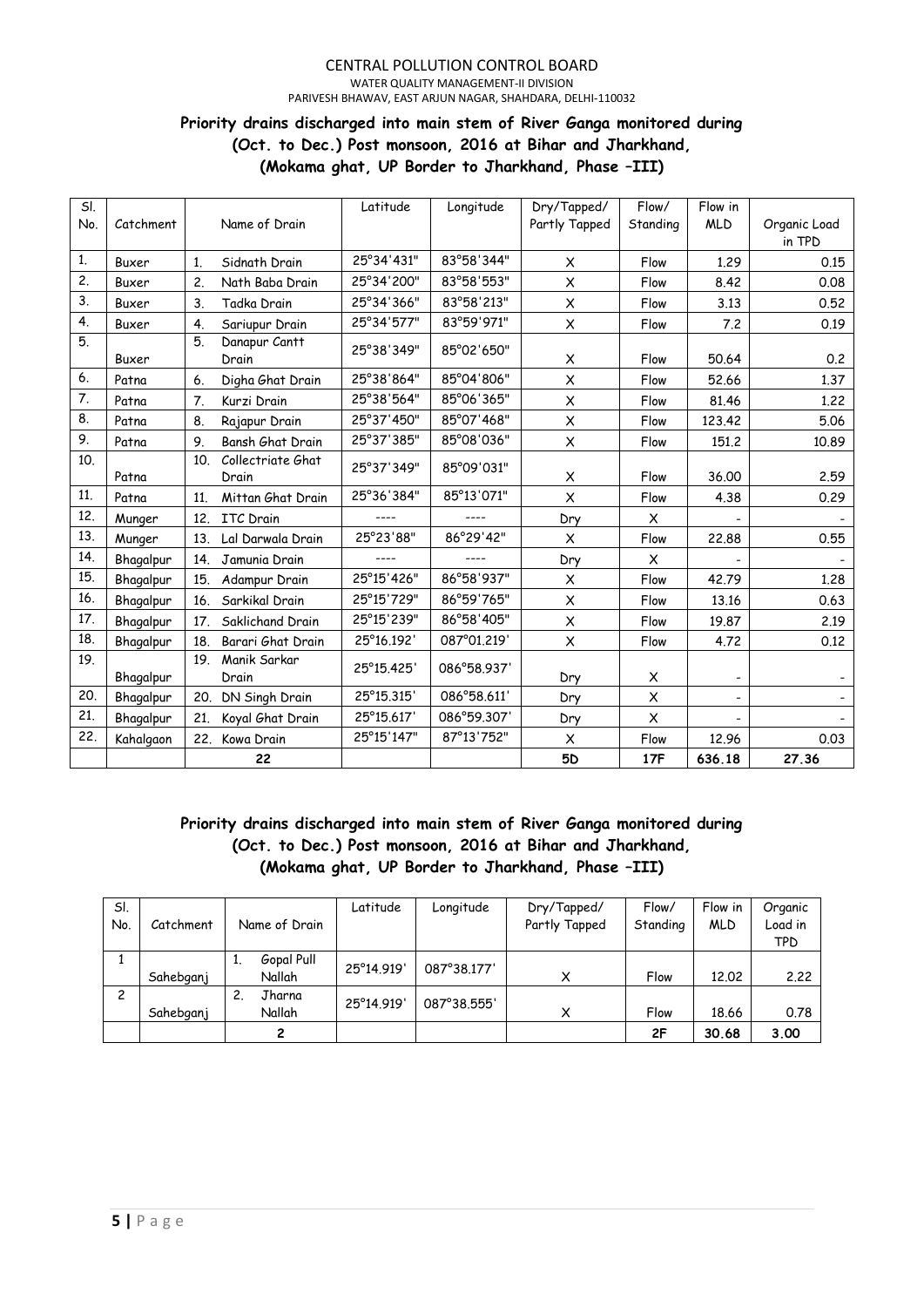WATER QUALITY MANAGEMENT-II DIVISION

PARIVESH BHAWAV, EAST ARJUN NAGAR, SHAHDARA, DELHI-110032

### **Priority drains discharged into main stem of River Ganga monitored during (Oct. to Dec.) Post monsoon, 2016 at West Bengal, (Jharkhand Border to West Bengal to Bay of Bengal, Phase –IV)**

| SI.<br>No. |                    |     |                                   | Latitude    | Longitude   | Dry/Ta<br>pped/<br>Partly | Flow/<br>Stan | Flow in    | Organi           |
|------------|--------------------|-----|-----------------------------------|-------------|-------------|---------------------------|---------------|------------|------------------|
|            | Catchment          |     | Name of Drain                     |             |             | Tapped                    | ding          | <b>MLD</b> | c Load<br>in TPD |
| 1.         | Babughat           | 1.  | Circular Canal                    | ----        | $---$       | Dry                       | X             |            |                  |
| 2.         | Kalighat           | 2.  | <b>Tolly Nala</b>                 | 22°33'164"  | 88°19'307"  | X                         | Flow          | 857.00     | 27.42            |
| 3.         | Khidderpore        | 3.  | Dhankheti Khal                    | 22°32'590"  | 88°17'241"  | X                         | Flow          | 147.00     | 20.29            |
| 4.         | <b>Budge Budge</b> | 4.  | Akhra Food Ghat<br>drain          | 22°31'431"  | 88°14'527"  | X                         | Flow          | 644.00     | 6.18             |
| 5.         | Khardah            | 5.  | Khardah Municipal<br>Drain        | 22°43'354"  | 88°21'440"  | X                         | Flow          | 145.00     | 1.39             |
| 6.         | Ichapur            | 6.  | Debitala Pancha<br>Khal           | 22°48'129"  | 88°22'174"  | X                         | Flow          | 46,00      | 3.58             |
| 7.         | Kalighat           | 7.  | Nimtala Khal                      | 22°35'369"  | 88°21'669"  | X                         | Flow          | 213.00     | 5.96             |
| 8.         | Shobhabazar        | 8.  | MuniKhali Khal                    | 22°31'555"  | 88°14'771"  | X                         | Flow          | 19.40      | 0.58             |
| 9.         | Kamarhati          | 9.  | Kashipur Khal                     | 22°51.478'  | 088°22.497' | X                         | Flow          | 31,00      | 8.40             |
| 10.        | Barrackpore        | 10. | Barrackpore Khal                  | 22°46.178'  | 088°20.433' | X                         | Flow          | 26.00      | 4.47             |
| 11.        | Barrackpore        | 11. | Gandhighat Drain                  | 22°45'106"  | 88°21'440"  | X                         | Flow          | 3.60       | 0.10             |
| 12.        | Barrackpore        | 12. | Dhobi Ghat Drain                  | 22°45'516"  | 88°20'580"  | $\pmb{\times}$            | Flow          | 2.00       | 0.01             |
| 13.        | Baranagar          | 13. | Kamarhati Drain                   | 22°40.543'  | 088°21.790' | X                         | Flow          | 30.58      | 11.87            |
| 14.        | Cossipore          | 14. | Baranagar Khal                    | 22°37'261"  | 88°22'224"  | Closed                    | X             |            |                  |
| 15.        | Chitpur            | 15. | Chitpur Ghat Khal                 | 22°36'274"  | 88°22'800"  | $\pmb{\times}$            | Flow          | 394.00     | 26.48            |
| 16.        | Kalyani            | 16. | Majher Char Khal                  | 22°58'264"  | 88°24'341"  | $\pmb{\times}$            | Flow          | 16.50      | 1.15             |
| 17.        | Fort William       | 17. | Fort William Drain                | 22°33'649"  | 88°20'053"  | Closed                    | X             |            |                  |
| 18.        | Garifa             | 18. | Garifa Drain-South                | 22°54'239"  | 88°24'313"  | X                         | Flow          | 7.78       | 1.84             |
| 19.        | Garifa             | 19. | Garifa Drain-North                | 22°54'517"  | 88°24'348"  | X                         | Flow          | 9.68       | 0.48             |
| 20.        | Halisahar          |     | 20. Halisahar Drain               | 22°55'93"   | 88°24'162"  | $\pmb{\times}$            | Flow          | 10.70      | 1.08             |
| 21.        | Garden Reach       | 21. | Bagher Khal                       | 22°57'203"  | 88°25'259"  | X                         | Flow          | 11.10      | 0.69             |
| 22.        | Howrah             |     | 22. Pratapnagar-<br>Rajbari Drain | 22°50'638"  | 88°22'697"  | X                         | Flow          | 4.90       | 1.30             |
| 23.        | Chandannagar       |     | 23. Chandannagar Drain            | 22°50'517"  | 88°22'251"  | X                         | Flow          | 4.96       | 0.54             |
| 24.        |                    |     | 24. Balughat-<br>Manirampur pucca | 22°46'51.12 | 88°20'10.18 |                           |               |            |                  |
|            | Khardah            |     | drain                             |             |             | X                         | Flow          | 2.28       | 0.25             |
| 25.        | Titagarh           |     | 25. Titagarh Drain                | 22°44'526"  | 88°21'568"  | X                         | Flow          | 4.01       | 0.49             |
| 26.        | Naihati            |     | 26. Thanar Khal                   | 22°53'356"  | 88°24'417"  | X                         | Flow          | 5.29       | 0.82             |
| 27.        | Naihati            |     | 27. Sasan ghat Drain              | 22°54'277"  | 88°24'291"  | X                         | Flow          | 2.29       | 0.36             |
| 28.        | Ramaghat           |     | 28. Ramaghat-Open<br>pucca drain  | 22°54'277"  | 88°24'291"  | X                         | Flow          | 1.20       | 0.21             |
| 29.        | Bhatapara          |     | 29. Bhatapara Drain               | ----        | ----        | X                         | Flow          | 1.26       | 0.24             |
| 30.        |                    |     | 30. Bhatapara-Open                |             |             |                           |               |            |                  |
|            | Bhatapara          |     | pucca drain                       |             |             | X                         | Flow          |            |                  |
| 31.        | Jangipur           | 31. | Jangipur Drain                    |             |             | X                         | Flow          | 1.08       | 0.29             |
| 32.        | Serampore          |     | 32. Serampore Drain               | 22°44'358"  | 88°21'180"  | X                         | Flow          | 41.50      | 1.25             |
| 33.        | Serampore          |     | 33. Chatra Khal                   | 22°45'290"  | 88°20'292"  | X                         | Flow          | 105.00     | 5.57             |
| 34.        | Rishra             |     | 34. Hastings-Ghat<br>Drain        | 22°43'233"  | 88°21'197"  | X                         | Flow          | 36.00      | 2.59             |
| 35.        | Sankrail           |     | 35. Najerganj Khal                | 22°33'280"  | 88°16'384"  | X                         | Flow          | 288.00     | 2.42             |
| 36.        | Sankrail           |     | 36. Singhi More Khal              | 22°33'323"  | 88°13'530"  | X                         | Flow          | 26.10      | 0.52             |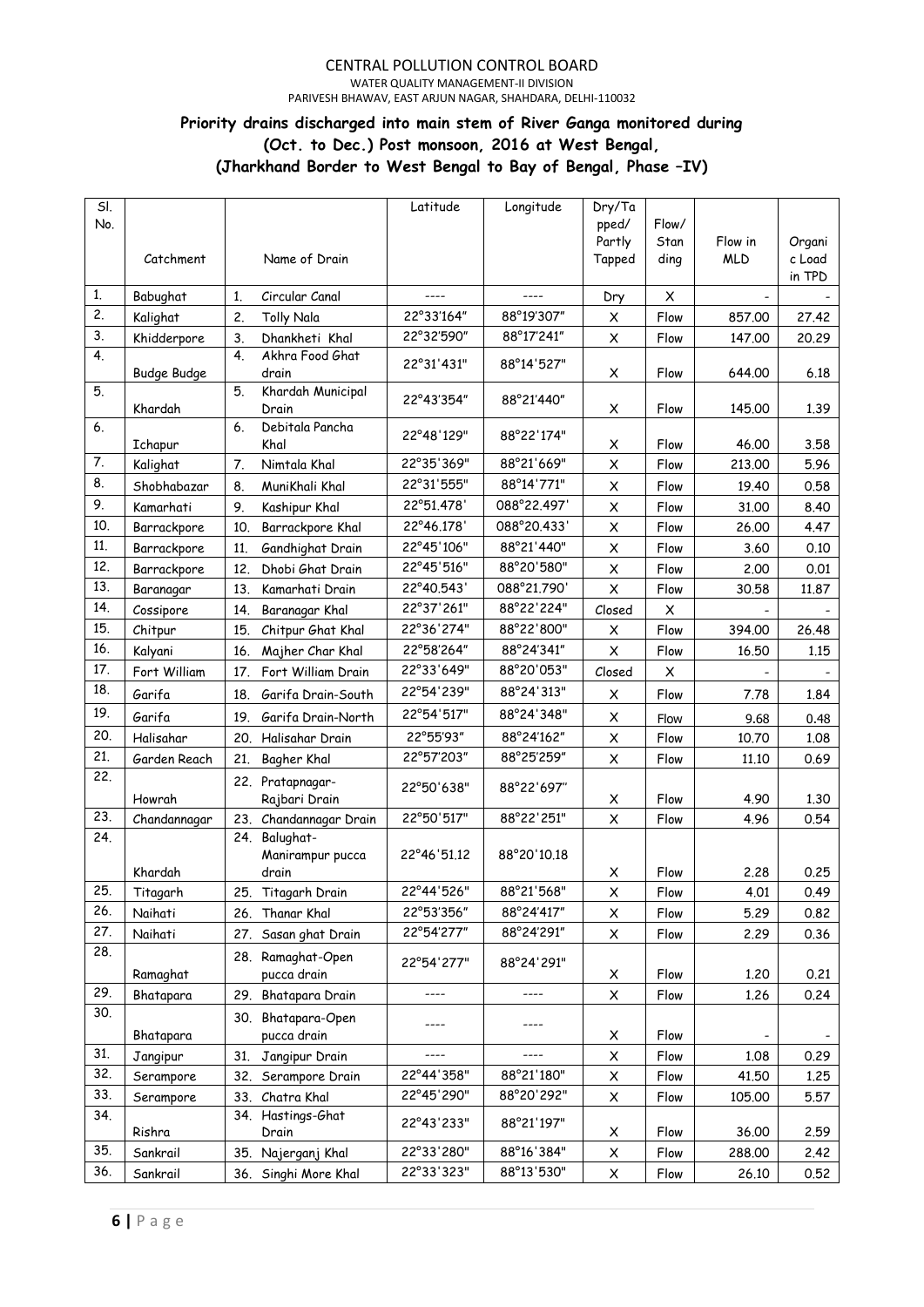WATER QUALITY MANAGEMENT-II DIVISION PARIVESH BHAWAV, EAST ARJUN NAGAR, SHAHDARA, DELHI-110032

| 37. | Sankrail     |     | 37. N.C. Pal Khal               | 22°33'427" | 88°14'679"  | $\pmb{\times}$ | Flow           | 3.87    | 0.06   |
|-----|--------------|-----|---------------------------------|------------|-------------|----------------|----------------|---------|--------|
| 38. |              | 38. | Sankarail-                      |            |             |                |                |         |        |
|     |              |     | Jagannath Ghat                  |            |             |                |                |         |        |
|     | Sankrail     |     | Drain                           |            |             | Dry            | X              |         |        |
| 39. |              |     |                                 |            |             |                |                |         |        |
|     | Sankrail     |     | 39. Bazarpara-Garighat<br>Drain | 22°32'720" | 88°11'840"  |                | Flow           | 1.20    | 0.08   |
| 40. |              |     |                                 |            |             | X              |                |         |        |
|     | Rishra &     |     |                                 | 22°42'473" | 88°21'182"  |                |                |         |        |
|     | Konnagar     |     | 40. Bagh Khal                   |            |             | X              | Flow           | 21,00   | 1.68   |
| 41. | Hooghly      | 41. | Dhopa Ghat Drain                | 22°57.202' | 088°24.341' | $\times$       | Flow           | 87,00   | 1.57   |
| 42. | Hooghly      |     | 42. Emambara Khal               | 22°54.534' | 88°24.051'  | $\pmb{\times}$ | Flow           | 7.00    | 0.18   |
| 43. | Hooghly      |     | 43. BTPS Out fall<br>Drain-I    | 22°15.699' | 88°24.357'  | X              | Flow           | 471,00  | 1.41   |
| 44. | Hooghly      |     | 44. ITC Triveni Drain           | 23°00.364' | 088°24.753' | $\pmb{\times}$ | Flow           | 184.00  | 0.74   |
| 45. |              |     | 45. Chinsurah-Chandni           |            |             |                |                |         |        |
|     | Chinsurah    |     | Ghat Drain                      | 22°54.752' | 88°23.879'E | X              | Flow           | 3.00    | 0.05   |
| 46. |              |     | 46. Chinsurah-Majir             |            |             |                |                |         |        |
|     | Hooghly      |     | Rasta Drain                     | 22°52.685' | 088°23.689' | X              | Flow           | 70,00   | 0.84   |
| 47. | Baidyabati   |     | 47. Bidyabati Drain             | 22°46.892' | 88°19.332'  | $\pmb{\times}$ | Flow           | 177.00  | 3.19   |
| 48. |              |     | 48. Seraphouli Khal             | 22°46'535" | 88°19'190"  | Dry            | $\pmb{\times}$ |         |        |
| 49. | Balli        |     |                                 | 22°39.289' | 88°20.808'  |                |                |         |        |
| 50. |              | 49. | <b>Balli Khal</b>               | 22°34'350" | 88°20'131"  | x              | Flow           | 1184.00 | 8.29   |
|     | Howrah       | 50. | Telkal Ghat Drain               |            |             | $\pmb{\times}$ | Flow           | 28.00   | 4.14   |
| 51. |              |     | 51. Ramkrishna                  | 22°34'222" | 88°20'136"  |                |                |         |        |
|     | Howrah       |     | Mullickghat Drain               |            |             | X              | Flow           | 1,00    | 0.20   |
| 52. |              |     | 52. 101, Foreshore Road         | 22°33'434" | 88°19'377"  |                |                |         |        |
|     | Howrah       |     | Drain                           |            |             | Dry            | X              |         |        |
| 53. | Howrah       | 53. | Sarasvati Khal                  | 22°33'318" | 88°13'564"  | X              | Flow           | 2.77    | 0.16   |
| 54. |              |     | 54. 130 Foreshore Road          | 22°34'155" |             |                |                |         |        |
|     | Garden Reach |     | Drain                           |            | 88°20'694"  | $\pmb{\times}$ | Flow           | 47,00   | 4.23   |
| 55. |              |     | 55. Shibpur                     |            |             |                |                |         |        |
|     | Shibpur      |     | Burningghat Drain               | 22°33'381" | 88°19'331"  | X              | Flow           | 13,30   | 4.52   |
| 56. |              |     | 56. Champdany Ferry             |            |             |                |                |         |        |
|     |              |     | Ghat/Paulghat                   | 22°47'545" | 88°21'084"  |                |                |         |        |
|     | Khardah      |     | Drain                           |            |             | X              | Flow           | 4.15    | 0.51   |
| 57. |              |     |                                 | 22°48'261" | 88°21'053"  |                |                |         |        |
|     |              |     | 57. DVC Canal                   |            |             | X              | Flow           | 965     | 18.34  |
| 58. |              |     | 58. Dawnagazi Ghat              | 22°38'241" | 88°21'777"  |                |                |         |        |
|     | Bally        |     | Drain                           |            |             | X              | Flow           | 1,31    | 0.10   |
| 59. |              |     | 59. Jagatnath Ghat              | 22°37.184' | 88°21.658'  |                |                |         |        |
|     | Belur        |     | Drain-1                         |            |             | x              | Flow           | 9.33    | 1.33   |
|     |              |     | 59                              |            |             | $4D+2C$        | 53F            | 6419.14 | 190.41 |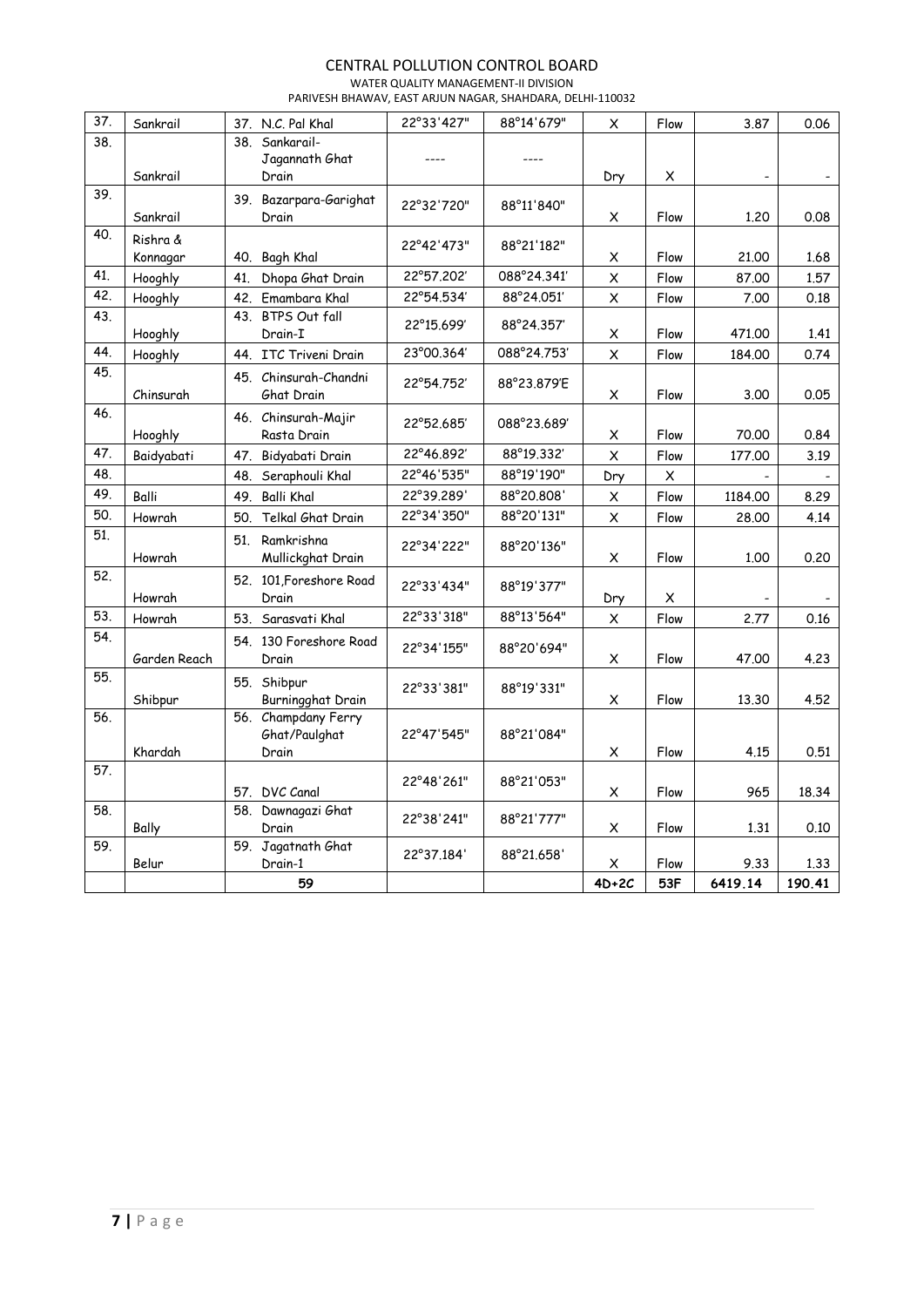WATER QUALITY MANAGEMENT-II DIVISION

PARIVESH BHAWAV, EAST ARJUN NAGAR, SHAHDARA, DELHI-110032

### **Priority drains discharged into Ramganga monitored during (Oct. to Dec.) Post monsoon, 2016 at Uttar Pradesh, (Haridwar D/S to Kanpur D/S, Phase –I, Segment – B)**

|            |                       |                 |                                                  |                |                | נט -                             |                       |             |                            |
|------------|-----------------------|-----------------|--------------------------------------------------|----------------|----------------|----------------------------------|-----------------------|-------------|----------------------------|
| SI.<br>No. | Catchment             |                 | Name of Drain                                    | Latitude       | Longitude      | Dry/Tapp<br>ed/ Partly<br>Tapped | Flow/<br>Standi<br>ng | Flow in MLD | Organi<br>c Load<br>in TPD |
| 1.         | Dhampur<br>and Bijnor | 1.              | Nohra Drain                                      | 29°06'15.5"    | 078°3852.4"    | $\pmb{\times}$                   | Flow                  | 15.00       | 0.05                       |
| 2.         | Rampur                | 2.              | Rampur Drain                                     | 28°38'56.6"    | 079°0106.9"    | $\pmb{\times}$                   | Flow                  | 34.00       | 1.97                       |
| 3.         | Moradabad             | 3.              | Moradabad drain (Karula<br>Drain)                | 28°52'51.6"    | 078°4507.6"    | $\pmb{\times}$                   | Flow                  | 57.00       | 2.51                       |
| 4.         | Moradabad             | 4.              | Nawabpura Drain 1st                              | 28.86056       | 78.770011      | $\overline{\mathsf{x}}$          | Flow                  | 18.14       | 2.38                       |
| 5.         | Moradabad             | 5.              | Nawabpura Drain 2nd                              | 28.84403       | 78.785926      | $\overline{\mathsf{x}}$          | Flow                  | 4.32        | 0.83                       |
| 6.         | Moradabad             | 6.              | Vivekananda Hospital<br>Drain (Left)             | 28,8875        | 78.735         | $\overline{\mathsf{x}}$          | Flow                  | 0.11        | 0.03                       |
| 7.         | Moradabad             | 7.              | Vivekananda Hospital<br>Drain (Right)            | 28,898         | 78.742         | $\pmb{\times}$                   | Flow                  | 7.96        | 0.15                       |
| 8.         | Moradabad             | 8.              | <b>MIT Drain</b>                                 | 28.871429      | 78.755637      | $\pmb{\times}$                   | Flow                  | 18.36       | 1.96                       |
| 9.         | Moradabad             | 9.              | Moksha Dham Drain                                | 28.88106       | 78.7523        | $\overline{\mathsf{x}}$          | Flow                  | 15.75       | 1.07                       |
| 10.        | Moradabad             | 10 <sub>1</sub> | TDI City Drain                                   | 28,875671      | 78.756043      | $\pmb{\times}$                   | Flow                  | 4.84        | 0.35                       |
| 11.        | Moradabad             | 11.             | Chakkar Ki Milak<br>(Mukarampur)                 | 28.86056       | 78,770011      | X                                | Flow                  | 1.04        | 0.15                       |
| 12.        | Moradabad             | 12.             | Jigar Colony                                     | 28.8506        | 78.7739        | $\pmb{\times}$                   | Flow                  | 11.41       | 2.69                       |
| 13.        | Moradabad             | 13.             | Katghar Railway Station<br>Drain                 | 28°49'48.0957" | 78°48'37.28'   | $\pmb{\times}$                   | Flow                  | <b>NM</b>   |                            |
| 14.        | Moradabad             | 14.             | Barbalan Drain                                   | 28°49'37.3429" | 78°48'15.1721' | $\pmb{\times}$                   | Flow                  | <b>NM</b>   |                            |
| 15.        | Moradabad             | 15.             | Kudaghar Drain                                   | 28°50'9.2994"  | 78°47'49.2169" | $\overline{\mathsf{x}}$          | Flow                  | 11.70       | 2.18                       |
| 16.        | Moradabad             | 16.             | Jama Masjid Left Drain                           | 28°50'9.2894"  | 78°47'49.2196' |                                  | Could not be Measured |             |                            |
| 17.        | Moradabad             | 17.             | Jama Masjid Right Drain                          | 28°49'48.0957" | 78°48'37.282"  |                                  | Could not be Measured |             |                            |
| 18.        | Moradabad             |                 | 18. Ghosiyan Drain                               | 28°51'17.0369" | 78°46'9.6533"  | $\pmb{\times}$                   | Flow                  | 6.50        | 0.01                       |
| 19.        | Moradabad             | 19.             | Jhabbu Ka Nala                                   | 28°51'17.0369" | 78°46'9.6533"  | X                                | Flow                  | 20.70       | 3.42                       |
| 20.        | Moradabad             |                 | 20. Lalbagh Drain                                | 28°50'9.1689"  | 78°48'0.5603"  | X                                | Flow                  | 4.90        | 1.31                       |
| 21.        | Moradabad             | 21.             | Daheria/Dateria Drain                            | 28°49'48.0957" | 78°48'37.2821" | X                                | Flow                  | 20.40       | 3.92                       |
| 22.        | Moradabad             |                 | 22. Prabhat Nagar drain<br>(near Chandausi Road) | 28°49'19.3116" | 78°47'14.0332' | Could not be Measured            |                       |             |                            |
| 23.        | Kannauj               | 23.             | Deveranaiya Drain                                | N 28°20.975'   | E 079°22.702'  | $\boldsymbol{\mathsf{X}}$        | Flow                  | 287.00      | 11.54                      |
| 24.        | Kannauj               | 24.             | Chawri (Chaubari) Drain                          | N 28°17.690'   | E 079°23.562'  | $\pmb{\times}$                   | Flow                  | 19.00       | 0.49                       |
| 25.        | Kannauj               |                 | 25. Nakatiya Drain                               | 28°17'43.08"   | 79°22'13.28"   | $\times$                         | Flow                  | 170.00      | 4.11                       |
|            |                       |                 | 25                                               |                |                |                                  | 22F                   | 728.13      | 41.12                      |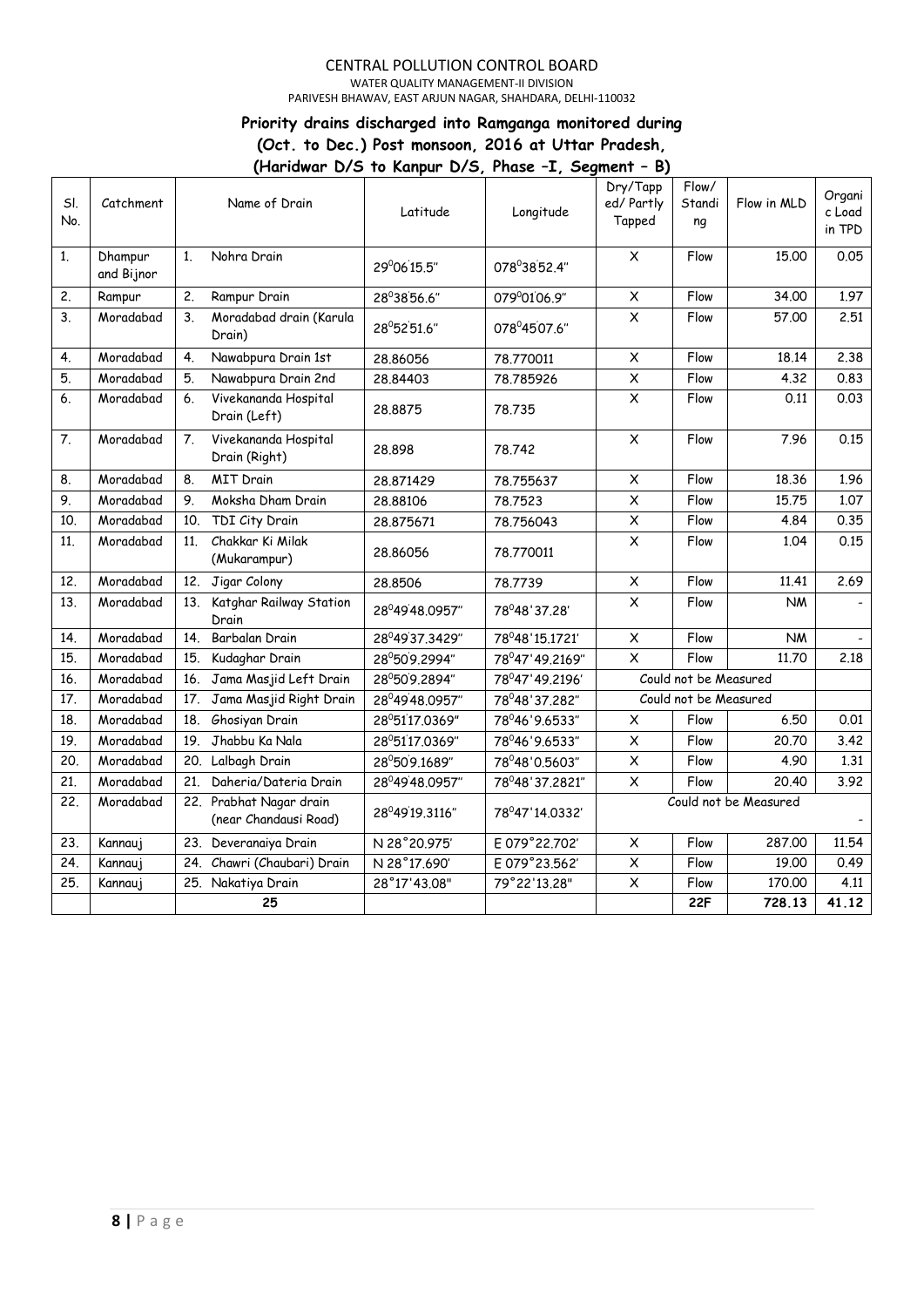#### CENTRAL POLLUTION CONTROL BOARD WATER QUALITY MANAGEMENT-II DIVISION

PARIVESH BHAWAV, EAST ARJUN NAGAR, SHAHDARA, DELHI-110032

# **Priority drains discharged into Kali East monitored during (Oct. to Dec.) Post monsoon, 2016 at Uttar Pradesh, (Haridwar D/S to Kanpur D/S, Phase –I, Segment – B)**

| SI.<br>No. | Catchment               |                | Name of Drain                                                    | Latitude     | Longitude   | Dry/Tapped/<br>Partly Tapped | Flow/<br>Standing | Flow in<br><b>MLD</b>    | Organic<br>Load in<br><b>TPD</b> |
|------------|-------------------------|----------------|------------------------------------------------------------------|--------------|-------------|------------------------------|-------------------|--------------------------|----------------------------------|
| 1.         | Katauli                 | 1 <sub>1</sub> | Sugar mill Nalla                                                 |              |             | $\pmb{\times}$               | Flow              | <b>NM</b>                |                                  |
| 2.         | Meerut                  | 2.             | AbuNallah-1                                                      | 28°96'12.1"  | 77°76'45.9" | X                            | Flow              | 60.00                    | 3.30                             |
| 3.         | Meerut                  | 3.             | AbuNallah-2                                                      | 28°98'33.3"  | 77°75'65.5" | $\pmb{\times}$               | Flow              | 244,00                   | 12.44                            |
| 4.         | Meerut                  | 4.             | Slaughter House<br>Drain or Odean Nallah                         | 28°92'68.3"  | 77°75'61.1" | $\pmb{\times}$               | Flow              | 175.00                   | 31.85                            |
| 5.         | Mawana and<br>Meerut    | 5.             | Chhoiya Drain                                                    | 28°38'56.6"  | 79°01'06.9" | X                            | Flow              | <b>NM</b>                |                                  |
| 6.         | Hapur                   | 6.             | Hapur Drain                                                      | 28°6'84"     | 77°785"     | X                            | Flow              | 28.00                    | 8.40                             |
| 7.         | Hapur                   | 7.             | Hapur Drain-1 (City<br>drain)                                    | 28°7'26"     | 77°83"      | $\overline{\mathsf{x}}$      | Flow              | 5.00                     | 0.21                             |
| 8.         | Modinagar<br>and Meerut | 8.             | Kadarabad Drain                                                  | 28°6'35.3"   | 77°80'48.2" | $\pmb{\times}$               | Flow              | 49.00                    | 3.58                             |
| 9.         | Gulaothi                | 9.             | Gulaothi Drain                                                   | 28°5'97"     | 77°814"     | $\pmb{\times}$               | Flow              | 7.00                     | 0.97                             |
| 10.        | Bulandshaha<br>r        | 10.            | Manan Road Nalla<br>(Bulandshahar 1)                             | 28°39'29.2"  | 77°86'90.9" | $\pmb{\times}$               | Flow              | 147.00                   | 15.14                            |
| 11.        | Bulandshaha<br>r        | 11.            | Aadil Nala                                                       | 28°39'       | 77°86"      | $\pmb{\times}$               | Flow              | 129.35                   | 12.55                            |
| 12.        | Bulandshaha<br>r        | 12.            | Chandbhari Road Nala<br>(Bulandshahar 2)                         | 28°41'70.7"  | 77°85'36.4" | $\pmb{\times}$               | Flow              | 107.25                   | 7.51                             |
| 13.        | Bulandshaha<br>r        |                | 13. Cheel ghat                                                   | 28,400909    | 77.866233   | $\pmb{\times}$               | Flow              | 1.22                     | 0.06                             |
| 14.        | Bulandshaha<br>r        | 14.            | Nahsal ghat                                                      | 28,404694    | 77.867769   | $\pmb{\times}$               | Flow              | 1.87                     | 0.63                             |
| 15.        | Bulandshaha<br>r        |                | 15. Adil Nagar 2                                                 | 28.4066930   | 77.8637600  | Dry                          | $\pmb{\times}$    | $\overline{\phantom{a}}$ |                                  |
| 16.        | Bulandshaha<br>r        | 16.            | Kasai Bada                                                       | 28.407541    | 77.863086   | $\times$                     | Flow              | 7.30                     | 0.75                             |
| 17.        | Bulandshaha<br>r        | 17.            | Faisalabad                                                       | 28.408662    | 77.863728   | $\overline{\mathsf{x}}$      | Flow              | 3.77                     | 0.37                             |
| 18.        | Bulandshaha<br>r        | 18.            | <b>Behind Shanidev</b><br>Mandir                                 | 28.40895     | 77.862054   | Dry                          | $\pmb{\times}$    |                          |                                  |
| 19.        | Bulandshaha<br>r        | 19.            | Devipura                                                         | 28.409924    | 77,860877   | $\pmb{\times}$               | Flow              | 3.79                     | 0.27                             |
| 20.        | Bulandshaha<br>r        |                | 20. Bridge Dhameda Road                                          | 28.412799    | 77.858615   | $\pmb{\times}$               | Flow              | 1.00                     | 0.09                             |
| 21.        | Bulandshaha<br>r        | 21.            | Behind chamunda<br>Mandir                                        | 28.420068    | 77.851882   | X                            | Flow              | 0.40                     | 0.02                             |
| 22.        | Bulandshaha<br>r        |                | 22. Neem Nala                                                    | 27°48'29.9"  | 78°32'27.1" | Dry                          | $\pmb{\times}$    |                          |                                  |
| 23.        | Amarpur                 |                | 23. Kasganj Drain                                                | 27° 47' 45"  | 78 °39' 8"  | $\pmb{\times}$               | Flow              | 9.00                     | 1.11                             |
| 24.        | Amarpur                 |                | 24. Patta Nala                                                   | 27 ° 3 ' 57" | 79 °55 ' 8" | $\pmb{\times}$               | Flow              | 11.00                    | 0.34                             |
| 25.        | Kannauj                 |                | 25. Chhemkhali temple to<br>Nadangapur village<br>(Adanga Nalla) | 27°03'48"    | 79°56'40"   | $\pmb{\times}$               | Flow              | 4.36                     | 0.08                             |
| 26.        | Kannauj                 |                | 26. Tammi house to<br>Sadkapur Village<br>(Tammi Nalla)          | 27°03'4"     | 79°55'47"   | $\pmb{\times}$               | Flow              | 1.22                     | 0.05                             |
|            |                         |                | 26                                                               |              |             | 3D                           | 23F               | 996.53                   | 99.72                            |